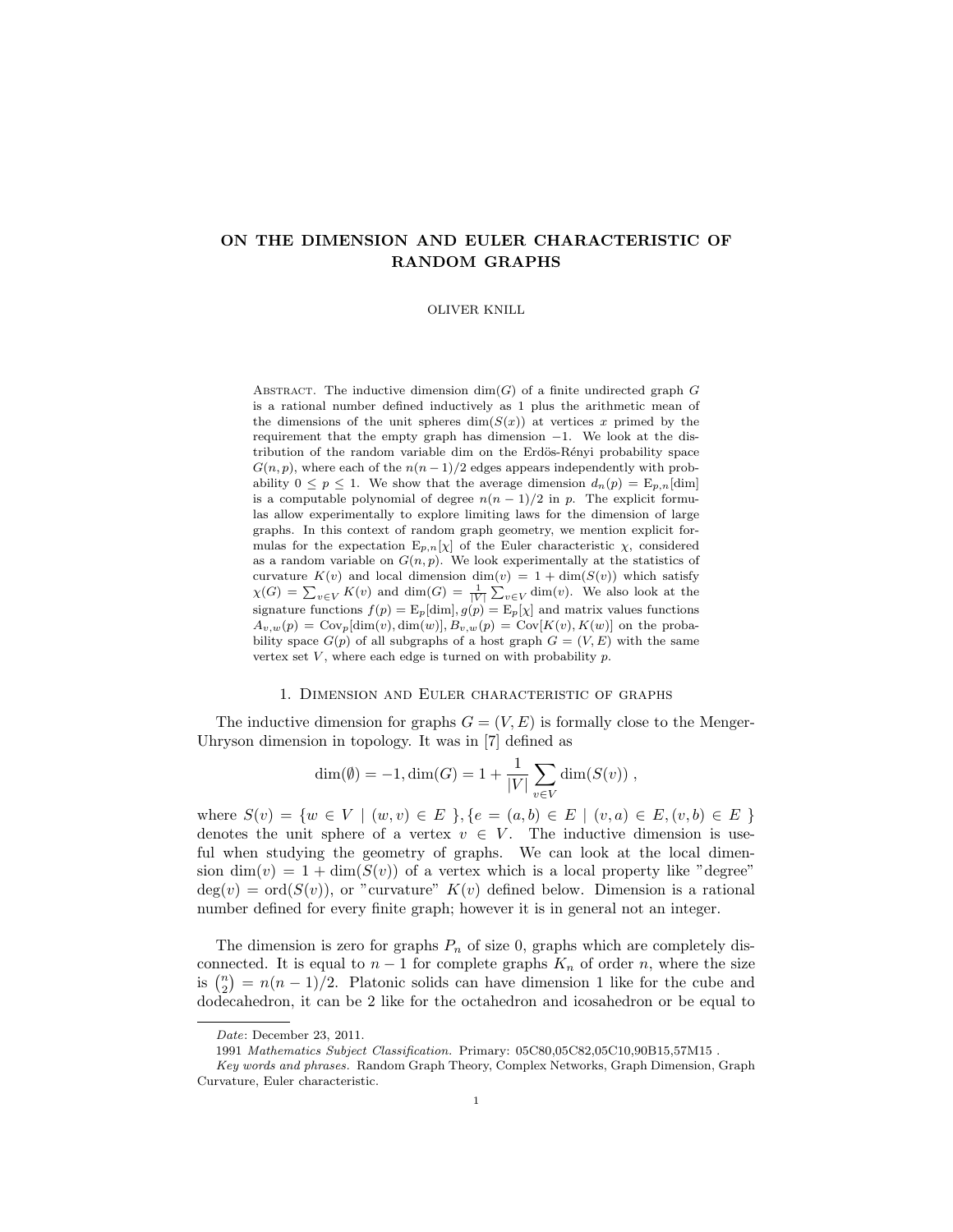

FIGURE 1. This figure shows a particular graph  $G$  with 20 vertices and Euler characteristic  $\chi(G) = 1$ . The left side shows the graph with curvatures

 $\{0, -1, -2, 6, 3, -5, -2, -4, 3, 0, -4, -1, 0, 2, 1, 1, 1, 2, 3, 3\}/6$ 

which sum up to the Euler characteristic 1 by Gauss-Bonnet. The right figure shows the same graph with local dimensions

 $\{2, 5/3, 2, 0, 1, 8/5, 7/4, 3/2, 1, 1, 11/6, 5/3, 1, 2, 2, 2, 2, 2, 1, 1\}$ which average to the dimension of the graph  $\dim(G) = 1801/1200$ .

3 like for the tetrahedron. The 600 cell with 120 vertices is an example of a three dimensional graph, where each unit sphere is a two dimensional icosahedron. Figure 3 illustrates two Archimedean solids for which fractional dimensions occur in familiar situations. All Platonic, Archimedean and Catalan solids are graph theoretical polyhedra: a finite truncation or kising process produces two-dimensional graphs where each unit sphere is a circular graph.

Computing the dimension of the unit spheres requires to find all unit spheres for vertices in the unit sphere  $S(x)$  of a vertex and so on. The local dimension  $\dim(x) = 1 + \dim(S(x))$  satisfies by definition

(1) 
$$
\dim(G) = \frac{1}{|V|} \sum_{x \in V} \dim(x) .
$$

There is an upper bound of the dimension in terms of the average degree deg( $G$ ) =  $\frac{1}{|V|} \sum_{V} \deg(v)$  of a graph:  $\dim(G) \leq \deg(G) - 1$  with equality for complete graphs  $K_n$ . The case of trees shows that  $dim(G) = 1$  is possible for arbitrary large |V| or  $deg(G)$ .

An other natural quantity for graphs is the Euler characteristic

(2) 
$$
\chi(G) = \sum_{k=0}^{\infty} (-1)^k v_k,
$$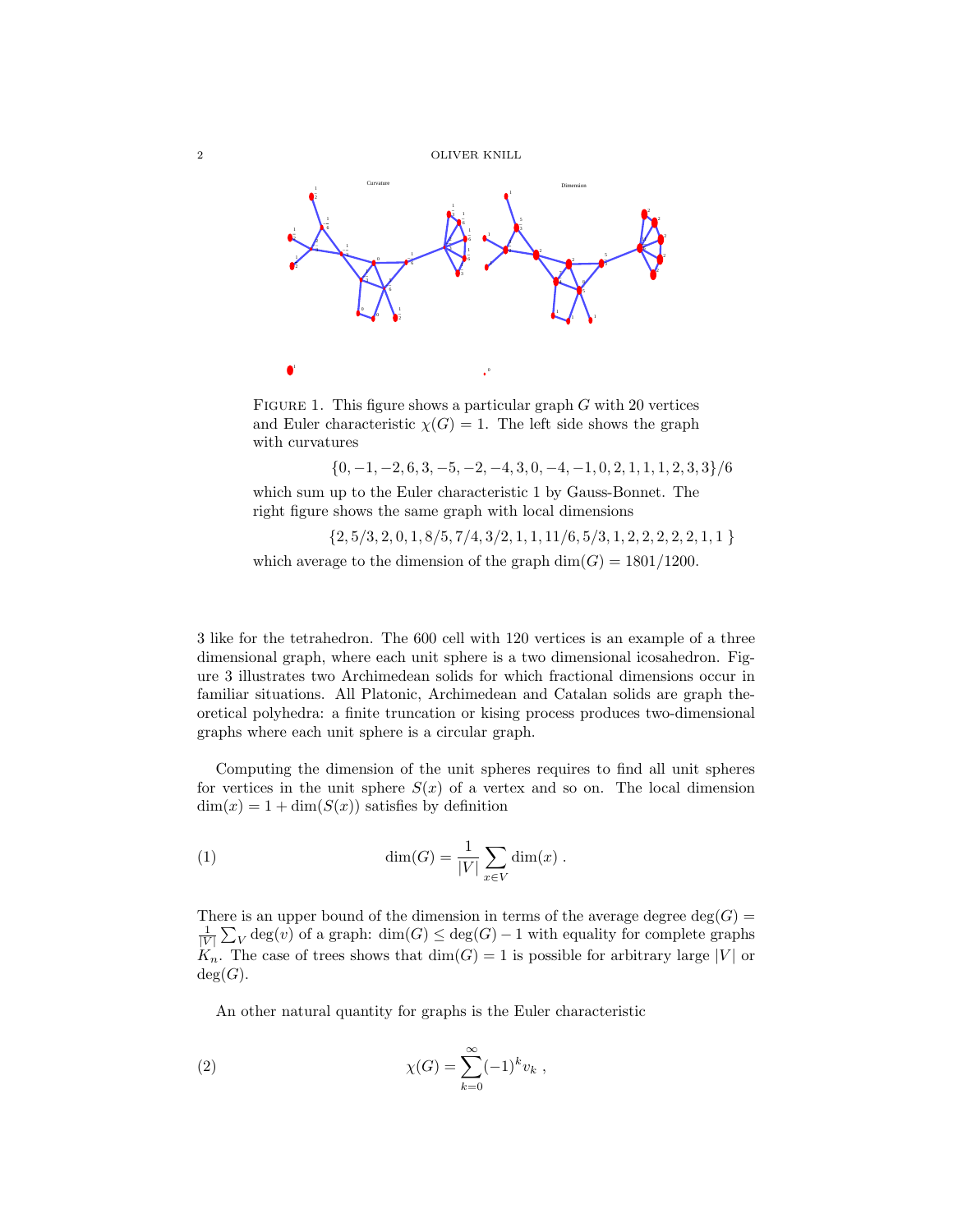where  $v_k$  is the number of  $K_{k+1}$  subgraphs in G. We noted in [8] that it can be expressed as the sum over all curvature

$$
K(x) = \sum_{k=0}^{\infty} (-1)^k \frac{V_{k-1}(x)}{k+1} ,
$$

where  $V_k(x)$  is the number of  $K_{k+1}$  subgraphs in the sphere  $S(x)$  at a vertex x. As in the continuum, the Gauss-Bonnet formula

(3) 
$$
\chi(G) = \sum_{x \in V} K(x)
$$

relates a local quantity curvature with the global topological invariant  $\chi$ . For example, for a graph without triangles and especially for trees, the curvature is  $K(v) = 1 - \deg(v)/2$ . For graphs without 4 cliques and especially two dimensional graphs  $K(v) = 1 - \deg(v)/2 - \text{size}(S(v))/3$ . For geometric graphs, where each sphere  $S(v)$  is a cyclic graph,  $K(v) = 1 - \deg(v)/6$ . For the standard Petersen graph  $P_{5,2}$ , the dimension is 1, the local dimension constant 1, the Euler characteristic  $-5$  and the curvature is constant  $-1/2$  at every vertex. The Petersen graph  $P_{9,3}$  has dimension 4/3 and Euler characteristic −6. There are 9 vertices with curvature  $-1/2$  and 9 with curvature  $-1/6$ . The sum of curvatures is  $-6$ .

The Gauss-Bonnet relation (3) is already useful for computing the Euler characteristic. For inhomogeneous large graphs especially, the Gauss-Bonnet-Chern formula simplifies in an elegant way the search for cliques in large graphs. An other application is the study of higher dimensional polytopes. It follows immediately for example that there is no 4-dimensional polytope - they are usually realized as a convex set in  $R<sup>5</sup>$  - for which the graph theoretical unit sphere is a three dimensional 600 cell: the Euler characteristic is 2 in that dimension and the curvature would by regularity have to be  $2/|V|$ . But curvature of such a graph would be constant and since the 600 cell has 120 vertices, 720 edges, 1200 faces and 600 chambers, the curvature were

$$
K = \frac{V_{-1}}{1} - \frac{V_0}{2} + \frac{V_1}{3} - \frac{V_2}{4} + \frac{V_3}{5} = \frac{1}{1} - \frac{120}{2} + \frac{720}{3} - \frac{1200}{4} + \frac{600}{5} = 1
$$

which would force  $|V| = 2$  and obviously does not work. While such a result could certainly also be derived with tools developed by geometers like Schläfli or Coxeter, the just graph theoretical argument is more beautiful. It especially does not need any ambient space realization of the polytope.

We have studied the Gauss-Bonnet theme in a geometric setting for  $d$ -dimensional graphs for which unit spheres of a graph satisfy properties familiar to unit spheres in  $R<sup>d</sup>$ . In that case, the results look more similar to differential geometry [8].

The curvature for three-dimensional graphs for example is zero everywhere and positive sectional curvature everywhere leads to definite bounds on the diameter of the graph. Also for higher dimensional graphs, similar than Bonnet-Schoenberg-Myers bounds assure in the continuum, positive curvature forces the graph to be of small diameter, allowing to compute the Euler characteristic in finitely many cases allowing in principle to answer Hopf type questions about the Euler characteristic of finite graphs with positive sectional curvature by checking finitely many cases.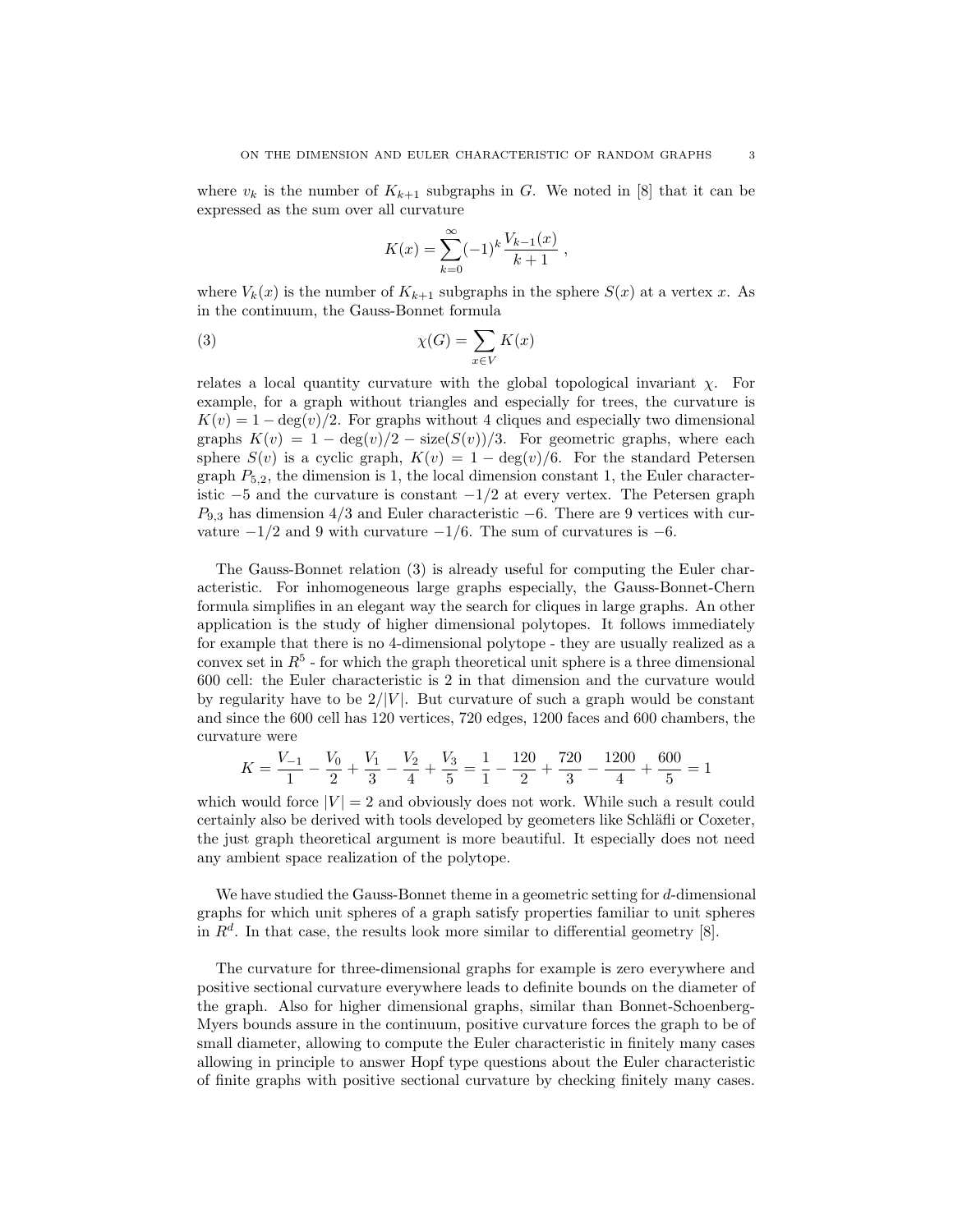

FIGURE 2. The Petersen graph  $P(12, 4)$  of dimension  $4/3$  and Euler characteristic −8 can be seen to the left. The curvatures take 12 times the value  $-1/2$  and 12 times the value  $-1/6$ . To the right, we see the Turan graph  $T(13, 4)$  of dimension 3 and Euler characteristic −23. The curvatures take values −2 nine times and  $-5/4$  four times.



FIGURE 3. The dimension of the small rhombicosidodecahedron is 3/2: each point has dimension 3/2 because each unit sphere is a graph with 4 vertices, where two points have dimension 1 and two points have dimension 0. The unit sphere has dimension 1/2. The dimension of the truncated dodecahedron is 5/3 because every unit sphere has dimension 2/3.

Such questions are often open in classical differential geometry but become a finite combinatorial problem in graph theory. Obviously and naturally, many question in differential geometry, whether variational, spectral or topological can be asked in pure graph theory without imposing any additional structure on the graph. Dimension, curvature and Euler characteristic definitely play an important role in such quests.

What are the connections between dimension and Euler characteristic and curvature? We don't know much yet, but there are indications of more connections: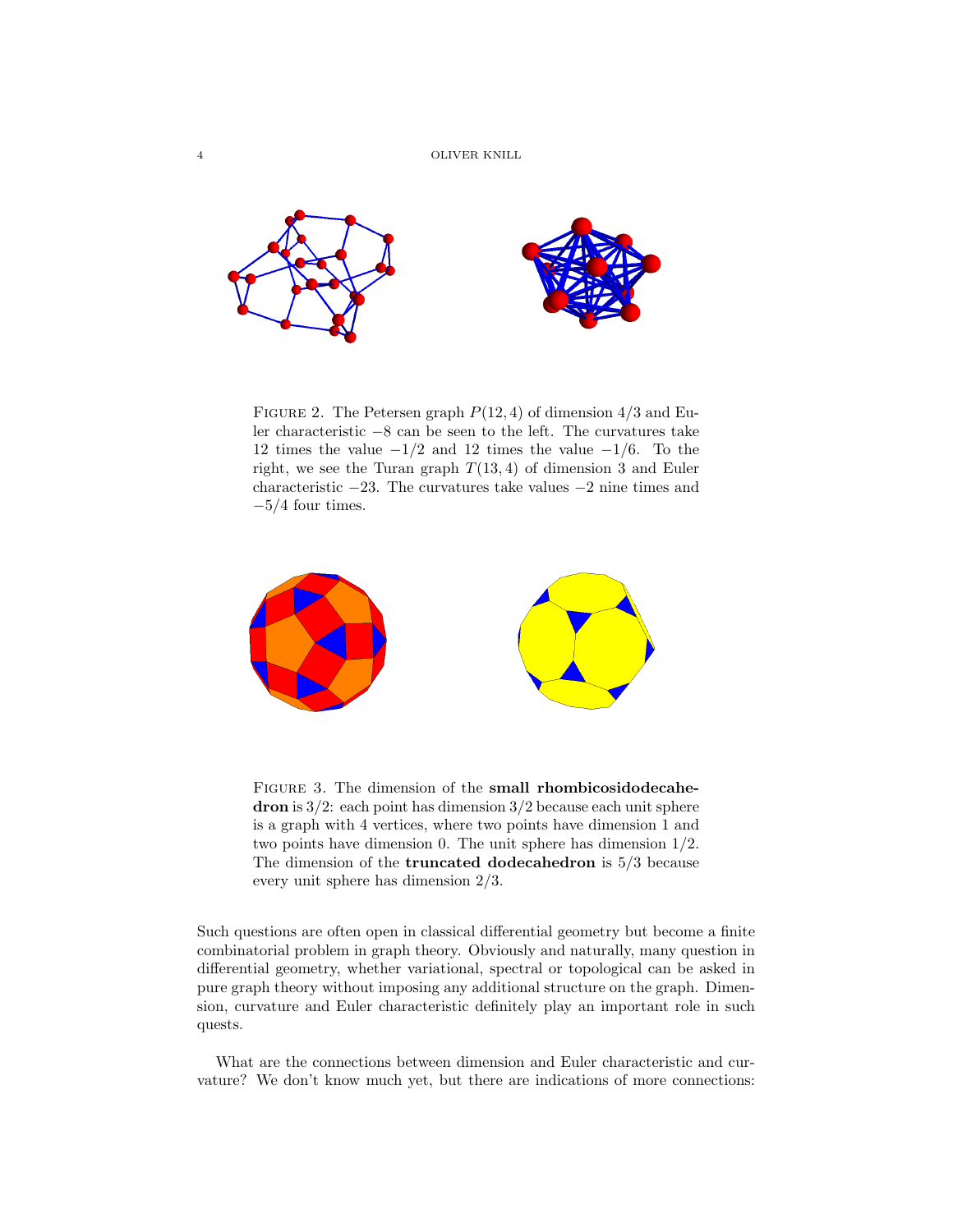all flat connected graphs we have seen for example are geometric with uniform constant dimension like cyclic graphs or toral graphs. An interesting question is to study graphs where Euler characteristic is extremal, where curvature (also Ricci or scalar analogues of curvature) is extremal or where curvature is constant. So far, the only connected graphs with constant curvature we know of are complete graphs  $K_n$  with curvature  $1/n$ , cyclic graphs  $C_n$  with curvature 0, discrete graphs  $P_n$  with curvature is 1, the octahedron O with curvature 1/6, the icosahedron I with curvature  $1/12$ , higher dimensional cross polytopes with  $2n$  vertices and curvature  $1/(2n)$ , the 600 cell 120 vertices, where each unit sphere is an icosahedron and which is "flat"

$$
K = \frac{V_{-1}}{1} - \frac{V_0}{2} + \frac{V_1}{3} - \frac{V_2}{4} = \frac{1}{1} - \frac{12}{2} + \frac{30}{3} - \frac{20}{4} = 0
$$

like for any three dimensional geometric graph [8], twisted tori  $K_{n,m}$  with curvature 0 as well as higher dimensional regular tesselations of tori. We could not yet construct a graph with constant negative curvature even so they most likely do exist. We start to believe that geometric graphs - for which local dimension is constant like the ones just mentioned - are the only connected constant curvature graphs.

We look in this article at connections with random graph theory  $[1, 10]$ , an area of mathematics which has become useful for the study of complex networks [2, 9, 11, 6]. The emergence of interest in web graphs, social networks, neural networks, complex proteins or nano technology makes it an active area of research.

#### 2. Random subgraphs of the complete graph

We inquire in this section about the dimension of a typical graph in the probability space  $G(n, 1/2)$ , where each edge is turned on with probability 1/2. To investigate this, we can look at all possible graphs on a fixed vertex set of cardinality  $n$  and find the dimension expectation by computing the dimension of each graph and adding this up. When we counted dimensions for small  $n$  by brute force, we noticed to our surprise that the sum of all dimensions of subgraphs is an integer. Our limit for brute force summation was  $n = 7$ , where we have already  $2^{21} = 2'097'152$  graphs. For the next entry  $n = 8$ , we would have had to check 128 times more graphs.

Note that as usual, we do not sum over all subgraphs of  $K_n$  but all subgraphs of  $K_n$  for which  $|V| = v_0 = n$ . While this makes no difference for dimension because isolated points have dimension 0, it will matter for Euler characteristic later on, because isolated points have Euler characteristic 1. For  $K_3$  for example, there are 3 graphs with dimension 1, one graph with dimension 2 and 3 graphs with dimension 2/3. The sum of all dimensions is 7. For  $K_4$ , the sum of dimensions over all  $2^6 = 64$ subgraphs is 75: there are 22 subgraphs of dimension 1, there are 12 of dimensions  $5/3$  and  $3/4$  each, 6 of dimensions  $1/2$  and 2 each, 4 of dimension  $3/2$  and one of dimension 0 and 3 each. Also for  $K_5$ , dimension 1 appears most with 237 subgraphs followed with 120 graphs of dimension 22/15. For  $K_6$  already, we have two integer champions: dimension 1 appears for  $3'981$  subgraphs and dimension 2 for  $2'692$ subgraphs. The total sum of dimension is  $53'275$ .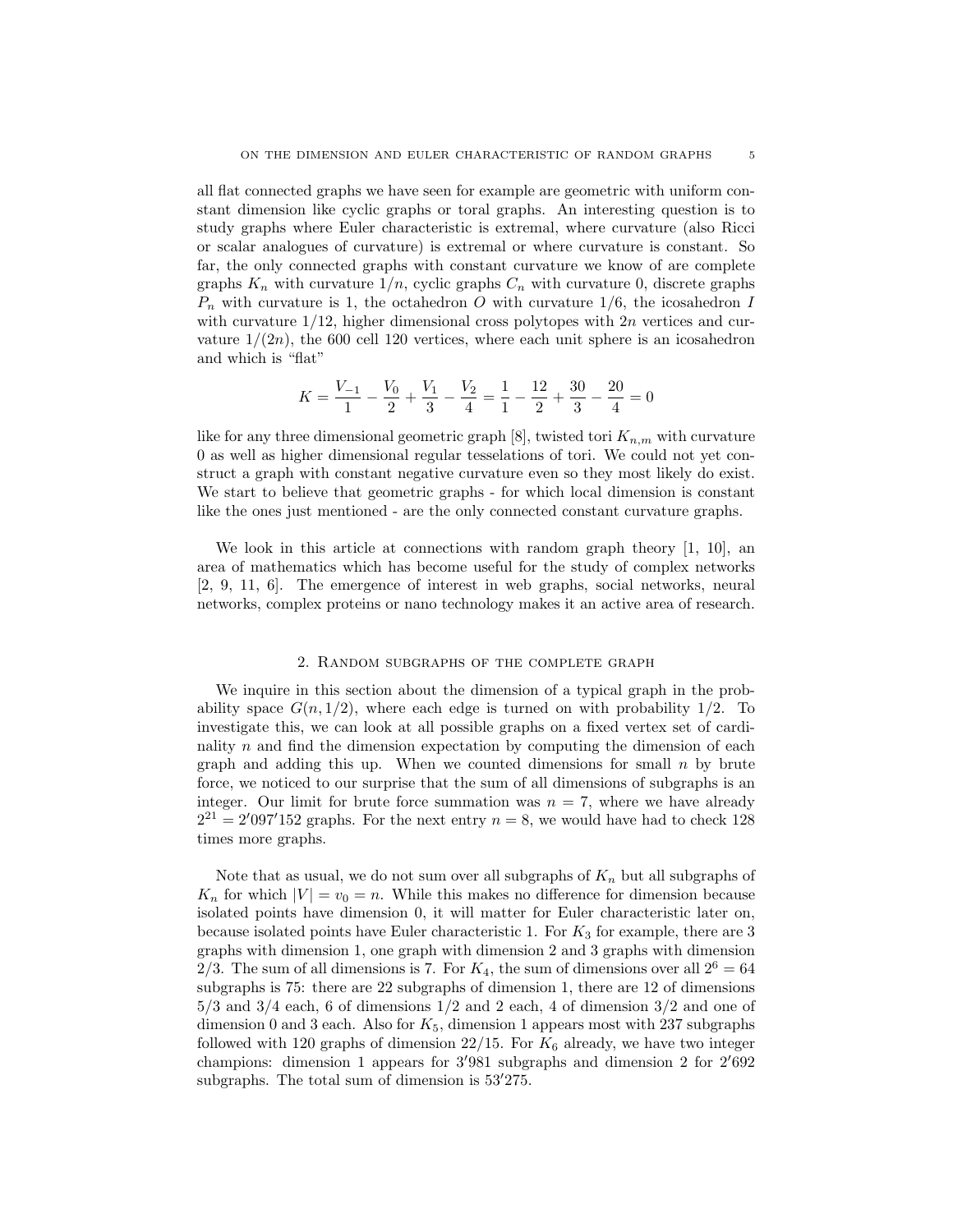**Theorem 2.1** (Average dimension on  $G(n, 1/2)$ ). The average dimension on  $G(n, 1/2)$ satisfies the recursion

$$
d_{n+1} = 1 + \sum_{k=0}^{n} \frac{\binom{n}{k}}{2^n} d_k,
$$

where  $d_0 = -1$  is the seed for the empty graph. The sum over all dimensions of all order n subgraphs of  $K_n$  is an integer.

*Proof.* Let  $g(n) = 2^{\binom{n}{2}}$  be the number of graphs on the vertex set  $V = \{1, ..., n\}$ , and let  $f(n)$  the sum of the dimensions of all subgraphs of the complete graph with *n* vertices. We can find a recursion for  $f(n)$  by adding a  $(n + 1)$ 'th vertex point x and then count the sum of the dimensions over all subgraphs of  $K_{n+1}$ vertices by partitioning this set of subgraphs up into the set  $Y_k$  which have k edges connecting the old graph to the new vertex. There are  $\binom{n}{k}$  possibilities to build such connections. In each of these cases, the unit sphere  $S(x)$  is a complete graph of k vertices. We get so the sum  $\sum_{k=0}^{n} (f_k + g(k)) \binom{n}{k}$  of dimensions of such graphs because we add 1 to each of the  $\binom{n}{k}$  cases. From this formula, we can see that the sum of dimensions is an integer. The dimension itself satisfies the recursion

$$
d_{n+1} = 2^{\binom{n}{2} - \binom{n+1}{2}} \sum_{k=0}^{n} (d_k + 1) \binom{n}{k}.
$$

With  $\binom{n}{2} - \binom{n+1}{2} = -n$  and using  $2^{-n} \sum_{k=0}^{n} \binom{n}{k} = 1$ , we get the formula.

#### Remarks.

**1.** We see that  $d_{n+1}$  is 1 plus a Bernoulli average of the sequence  $\{d_k\}_{k=0}^n$ .

**2.** Theorem 2.1 will be generalized in Theorem 4.1 from  $p = 1/2$  to general p.

## 3. Average dimension on classes of graphs

We can look at the average dimension on subclasses of graphs. For example, what is the average dimension on the set of all 2-dimensional graph with  $n$  vertices? This is not so easy to determine because we can not enumerate easily all two-dimensional graphs of order n. Only up to discrete homotopy operations, the situation for two dimensional finite graphs is the same as for two dimensional manifolds in that Euler characteristic and the orientation determines the equivalence class.

We first looked therefore at the one-dimensional case. Also here, summing up the dimensions of all subgraphs by brute force showed that the sum is always an integer and that the dimension is constant equal to  $3/4$ . This is true for a general one dimensional graph without boundary, graphs which are the disjoint union of circular graphs.

**Theorem 3.1** (3/4 theorem). For a one-dimensional graph  $G = (V, E)$  without boundary, the average dimension of all subgraphs of  $G$  is always equal to  $3/4$ . The sum of the dimensions of subgraphs  $H$  of  $G$  with the same vertex set  $V$  is an integer.

Proof. A one-dimensional graph without boundary is a finite union of cyclic graphs. For two disjoint graphs  $G_1, G_2$  with union  $G = G_1 \cup G_2$ , we have  $dim(G) =$  $(\dim(G_1)|G_1| + \dim(G_2)|G_2|)/|G|$ . It is therefore enough to prove the statement for a connected circular graph of size  $n \geq 4$ . This can be done by induction. We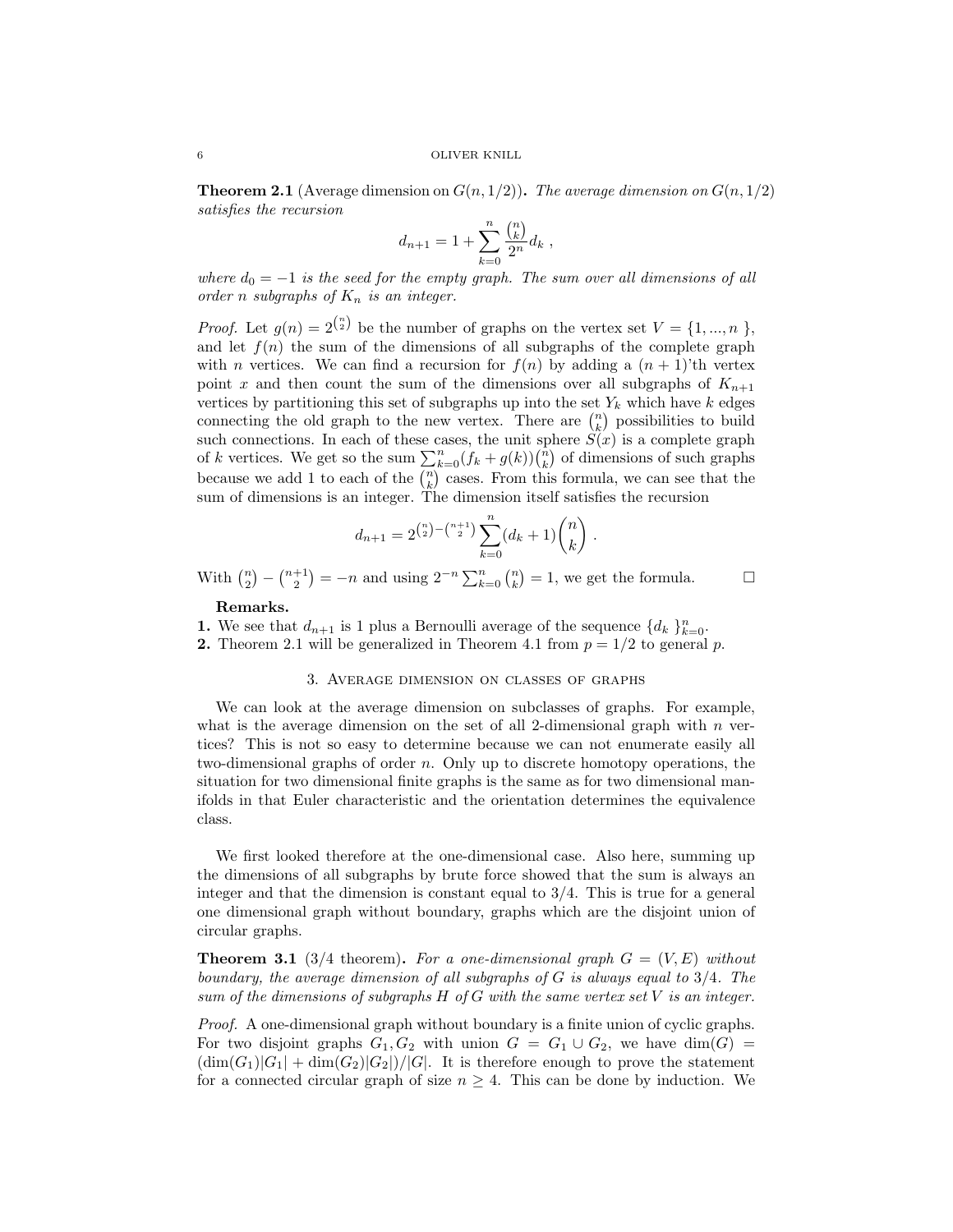can add a vertex in the middle of one of the edges to get from  $C_n$  to  $C_{n+1}$ . The dimensions of the other vertices do not change. The new point has dimension 0 with probability  $1/4$  and 1 with probability  $3/4$ . Since the smallest one dimensional graph has 4 nodes, and  $2^{n \choose 2}$  is already a multiple of 4, the sum dimensions of all subgraphs is an integers.  $\Box$ 

## Remarks.

1. We will generalize this result below and show that for a one dimensional circular graph, the expected dimension of a subgraph is  $p(2-p)$ . The 3/4 result is the special case when  $p = 1/2$ . The result is of course different for the triangle  $K_3 = C_3$ , which is two dimensional and for which the expected dimension is  $p(2 - p + p^2)$ . We will call the function  $f(p) = p(2-p)$  the signature function. It is in this particular case the same for all one dimensional graphs without boundary.

2. Is the sum of dimensions of subgraphs of a graph with integer dimension and constant degree an integer? No. Already for an octahedron, a graph G of dimension 2 which has  $2^{12} = 4096$  different subgraphs, a brute force computation shows that the sum of dimensions is  $a = 15424/3$  and that the average dimension of a subgraph of G is  $a/2^{12} = 1.25521$ . The unit ball  $B_1(v)$  in the octahedron is the wheel graph  $W_4$  with four spikes in which the sum of the dimensions is 284 and the average dimension is  $284/256 = 1.10938$ .

3. We would like to know the sum of all dimensions of subgraphs for flat tori, finite graphs for which each unit disc is a wheel graph  $W_6$ . Such tori are determined by the lengths  $M, K$  of the smallest homotopically nontrivial one dimensional cycles as well as a "Dehn" twist parameter for the identification. Already in the smallest case  $M = K = 4$ , the graph has 48 edges and summing up over all  $2^{48 \choose 2} = 3.6$ . 10<sup>339</sup> possible subgraphs is impossible. It becomes a percolation problem [5]. It would be interesting to know for example whether the dimension signature functions  $f_{K,M}(p) = \mathbb{E}_p[\dim]$  have a continuous limit for  $\min(K,M) \to \infty$ .

4. For the wheel graph  $W_6$ , the unit disc in the flat torus, the average dimension is  $(159368/35)/2^{12} = 1.1116...$  For a flat torus like  $T_{5,5}$  we can not get the average dimension exactly but measure it to be about 1.3. We observe in general however that the dimension depends smoothly on p.

5. Brute force computations are not in vain because they allow also to look at the distribution of the dimensions of graphs with  $n$  vertices. Since we do not yet have recursive formulas for the higher moments, it is not clear how this behaves in the limit  $n \to \infty$ .

The first sums of dimensions are  $s_1 = 0$ ,  $s_2 = 1$ ,  $s_3 = 7$ ,  $s_4 = 75$ ,  $s_5 = 1451$ ,  $s_6 =$ 53275,  $s_7 = 3791451$ ,  $s_8 = 528662939$ ,  $s_9 = 145314459035$ ,  $s_{10} = 79040486514843$ , and  $s_{11} = 85289166797880475$ . On a graph with 5 vertices for example, the sum of all dimensions over all the  $2^{10}$  subgraphs is 1451. We could not possibly compute  $s_{11}$  by brute force, since there are just too many graphs.

Favoring integer dimensions for concrete or random graphs is a resonance phenomena of number theoretical nature. Whether it is a case for "Guy's law of small numbers" disappearing in the limit  $n \to \infty$  remains to be seen.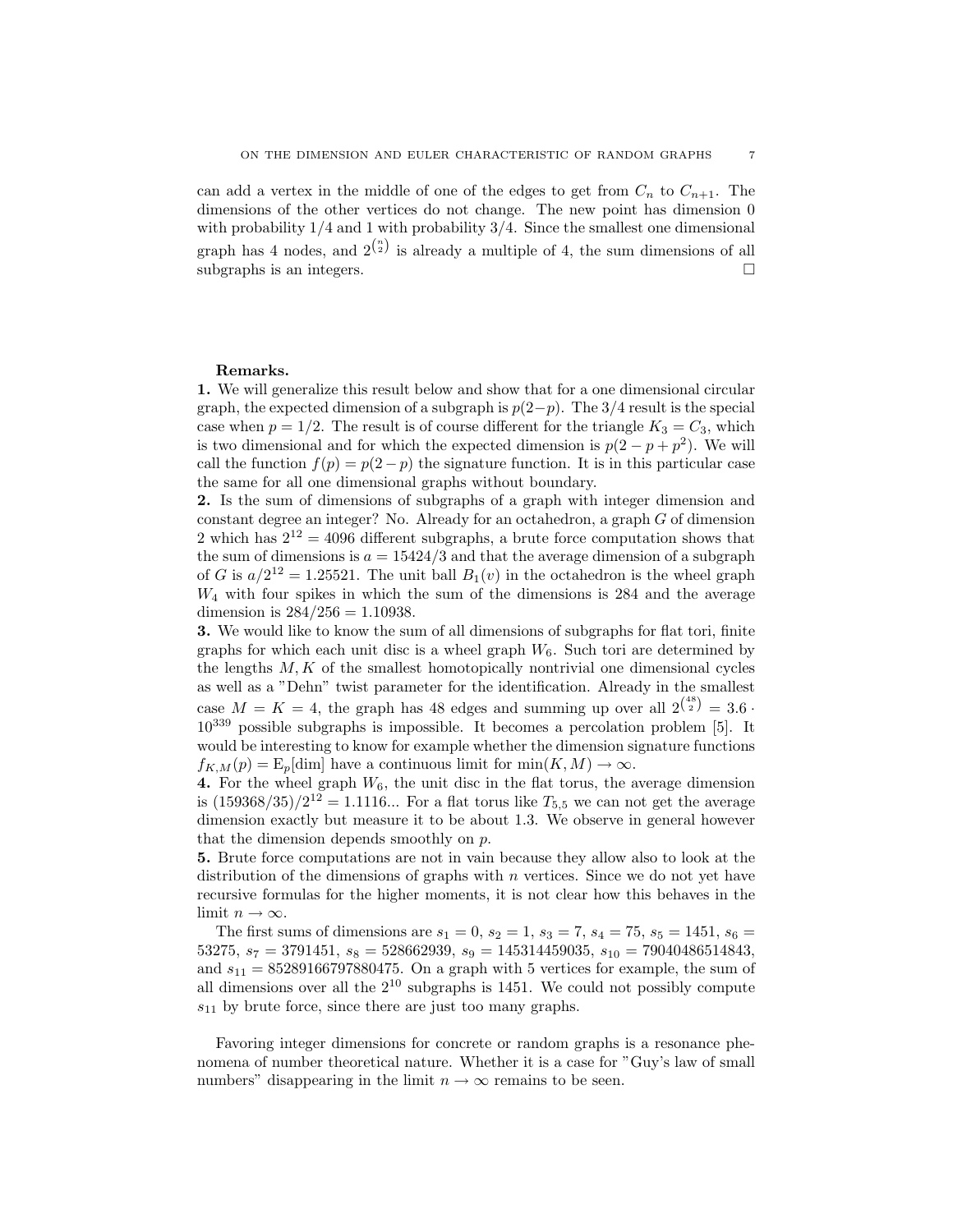

Figure 4. The distribution of the random variable dim on the finite probability space  $G(7, 1/2)$  of all graphs with vertex cardinality 7. The left picture shows the cumulative distribution function, the right the density function. Graphs with integer dimension appear to have higher probability than graphs with fractional dimension. This is a phenomenon, we also see in concrete networks, like social graphs or computer networks. The function dim takes 245 different dimension values on  $G(7, 1/2)$ . The dimension 2 appears for 146'583 graphs, the next frequent dimension is 1 appears in  $99'900$  graphs. Only in third rank is dimension  $55/42$  is a fraction. It appears for  $55'440$  graphs.



FIGURE 5. The dimension statistics on  $G(5, 1/2)$  and  $G(6, 1/2)$ already indicates a preference for integer dimension of subgraphs.

## 4. The dimension of a random p-percolating graph

We generalize now the probability measure on the space of all graphs with  $n$ elements and switch each edge on with probability  $0 \le p \le 1$ . This is the classical Erdös-Rényi model [3]. With the probability measure  $P_p$  on  $X_n$ , the probability space is called  $G(n, p)$ . For this percolation problem on the complete graph, the mean degree is  $E[\text{deg}] = np$ .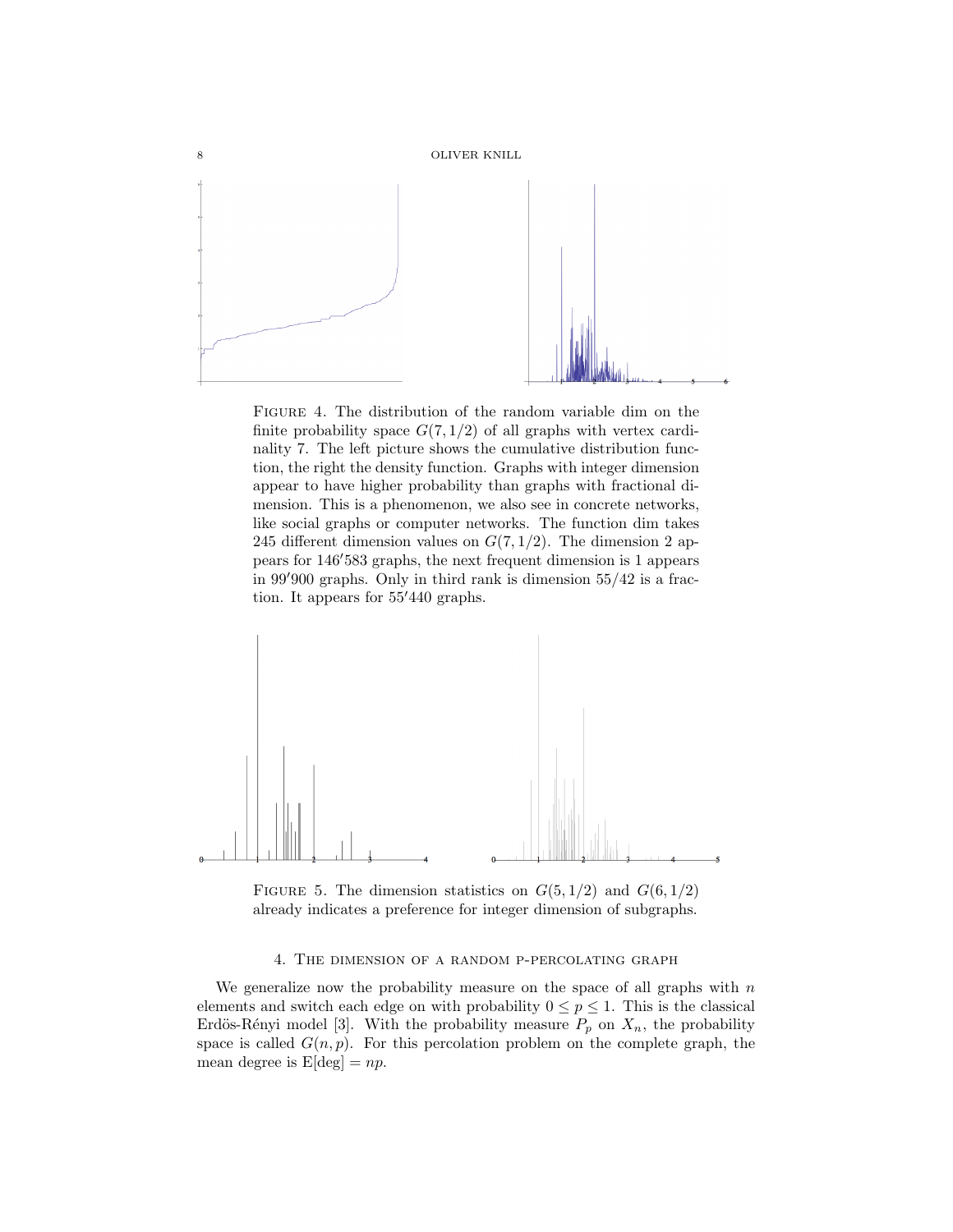The following result is a generalization of Theorem 2.1, in which we had  $p = 1/2$ . It computes  $d_n = \mathrm{E}_{\mathrm{n,p}}[\dim].$ 

**Theorem 4.1** (Average dimension on  $G(n, p)$ ). The expected dimension  $E_p$ [dim] on  $G(n, p)$  satisfies

$$
d_{n+1}(p) = 1 + \sum_{k=0}^{n} {n \choose k} p^{k} (1-p)^{n-k} d_{k}(p) ,
$$

where  $d_0 = -1$ . Each  $d_n$  is a polynomial in p of degree  $\binom{n}{2}$ .

*Proof.* The inductive derivation for  $p = 1/2$  generalizes: add a  $n+1$ 'th point P and partition the number of graphs into sets  $Y_k$ , where P connects to a k-dimensional graph within the old graph. The expected dimension of the new point is then

$$
d(n+1) = \sum_{k=1}^{n} {n \choose k} p^{k} (1-p)^{n-k} (d(k) + 1)
$$

and this is also the expected dimension of the entire graph. This can be written as

$$
d(n+1) = \sum_{k=1}^{n} {n \choose k} p^{k} (1-p)^{n-k} d(k) + \sum_{k=1}^{n} {n \choose k} p^{k} (1-p)^{n-k} 1
$$

which is

$$
d(n+1) = \sum_{k=0}^{n} {n \choose k} p^{k} (1-p)^{n-k} d(k) + 1 - (1-p)^{n} d(0) - (1-p)^{n}
$$

which is equivalent to the statement.  $\Box$ 

Again, if we think of the vector  $d = (d_0, d_1, \ldots, d_n)$  as a random variable on the finite set  $\{0, 1, \ldots, n\}$  then  $d_{n+1}$  is 1 plus the expectation of this random variable with respect to the Bernoulli distribution on  $\{0, 1, \ldots, n\}$  with parameters n and p.

Lets look at the first few steps: we start with  $-1$ , where the expectation is  $-1$  and add 1 to get 0. Now we have  $(-1, 0)$  and compute the expectation of this  $(-1)p^{0}(1-p)^{1}+0p^{1}(1-p)^{1}=p-1$ . Adding 1 gives p so that we have the probabilities  $(-1,0,p)$ . Now compute the expectation again with  $(-1)p^{0}(1-p)^{2} + 2p^{1}(1-p)^{1}$ .  $0 + p^2(1-p)^0p$ . Adding 1 gives the expected dimension of  $d_3(p) = 2p - p^2 + p^3$  on a graph with 3 vertices. We have now the vector  $(-1, 0, p, 2p - p^2 + p^3)$ . To compute the dimension expectation on a graph with 4 vertices, we compute the expectation  $(-1)p^{0}(1-p)^{3} + 3p^{1}(1-p)^{2} \cdot 0 + 3p^{2}(1-p)^{1} \cdot p + 1p^{3}(1-p)^{0} \cdot (2p-p^{2}+p^{3}) =$  $-1+3\cdot p-3\cdot p^2+4\cdot p^3-p^4-p^5+p^6$  and add 1 to get the expected dimension  $d_4(p) = 3 \cdot p - 3 \cdot p^2 + 4 \cdot p^3 - p^4 - p^5 + p^6$  on a graph of 4 elements. Here are the first polynomials:

$$
d_2(p) = p
$$
  
\n
$$
d_3(p) = 2p - p^2 + p^3
$$
  
\n
$$
d_4(p) = 3p - 3p^2 + 4p^3 - p^4 - p^5 + p^6
$$
  
\n
$$
d_5(p) = 4p - 6p^2 + 10p^3 - 5p^4 - 3p^5 + 5p^6 - p^8 - p^9 + p^{10}
$$

The expected number of cliques  $K_k$  of the complete graph  $K_n$  is  $\binom{n}{k} p^{\binom{k}{2}}$ . By approximating the Binomial coefficients  $\binom{n}{k}$  with the Stirling formulas, Erdös-Rényi have shown (see Corollary 4 in [4]), that for  $p < n^{-2/(k-1)}$ , there are no  $K_k$  subgraphs in the limit  $n \to \infty$  which of course implies that then the dimension is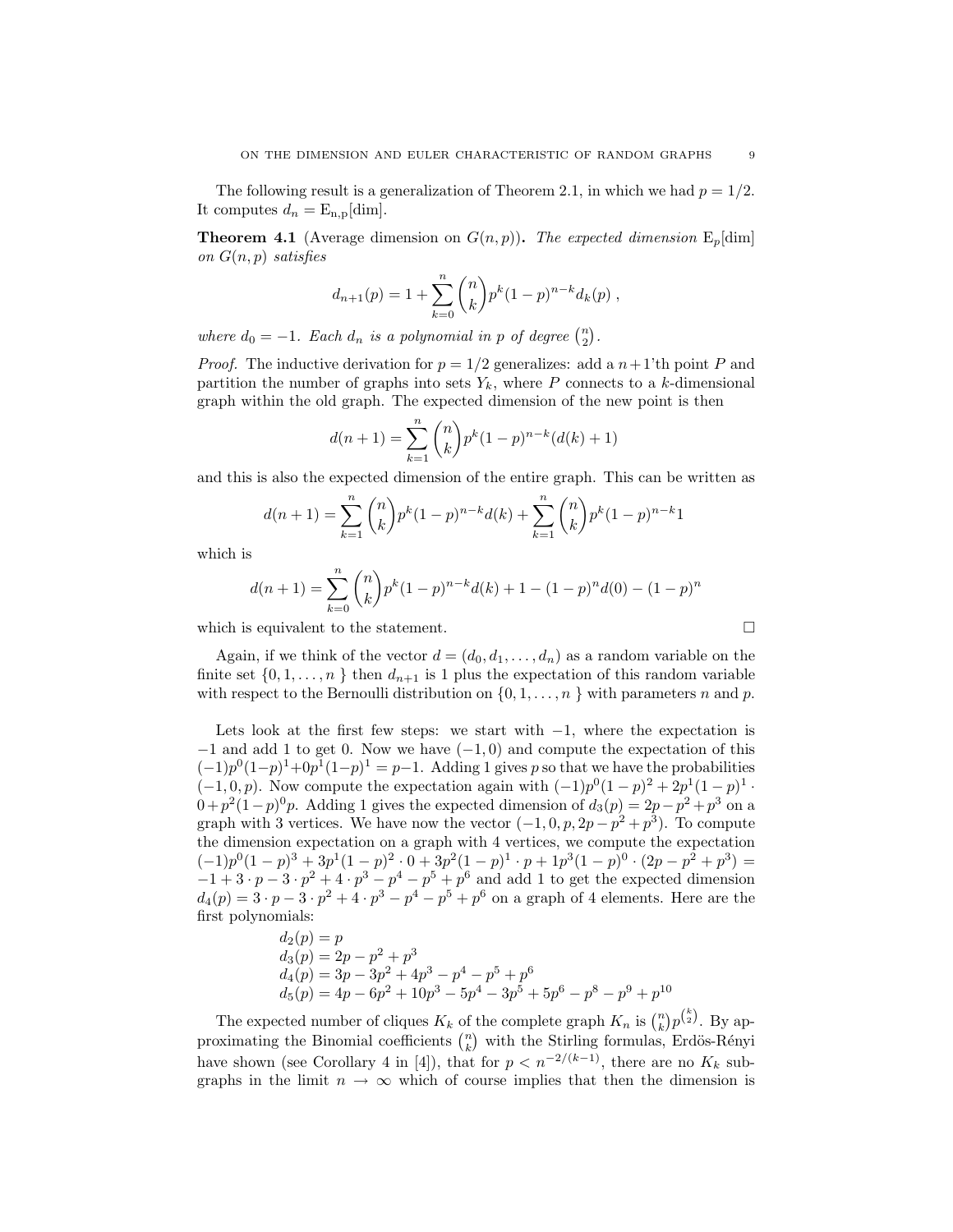10 OLIVER KNILL



FIGURE 6. The expected dimension of a graph as a function of  $p$  is monotone and is shown here for  $n = 1, \ldots, 20$ . We see the graphs of the functions  $d_n(p)/(n-1)$  for  $n = 1, 2, \ldots 20$ . A division by  $(n-1)$  produces a scaling so that  $d_n(1) = 1$ . We experimentally see that they satisfy a power law: there are functions constants  $a = a(p)$  and  $c = c(p)$  for which with the scaling law  $d_n(p) \sim c/n^a$ holds in the limit  $n \to \infty$ . Especially  $d_n(p)/(n-1)$  is monotone in n for every p. This needs to be explored more.



FIGURE 7. Three random graphs in which the percolation probability p parameter is chosen to have an expected dimension 1, or 2 or 3.

 $\leq (k-1)$  almost surely. For  $p < n^{-2/2}$ , there are no triangles in the limit and  $\dim(G) \leq 1$  for  $p < n^{-2/3}$ , there are no tetrahedra in the limit and  $\dim(G) \leq 2$ .

Is there a threshold, so that for  $p < n^{\alpha}$  the expectation of dimension converges? We see experimentally for any p that  $E[\dim] \sim c(p)/n^{a(p)}$ , where c, a depend on p.

Finally lets look at a generalization of the 3/4 theorem:

Theorem 4.2 (Expected dimension of a subgraph of a one dimensional graph). The expected dimension  $E_p$ [dim] on all subgraphs of any one-dimensional graph without boundary is  $p(2-p)$ .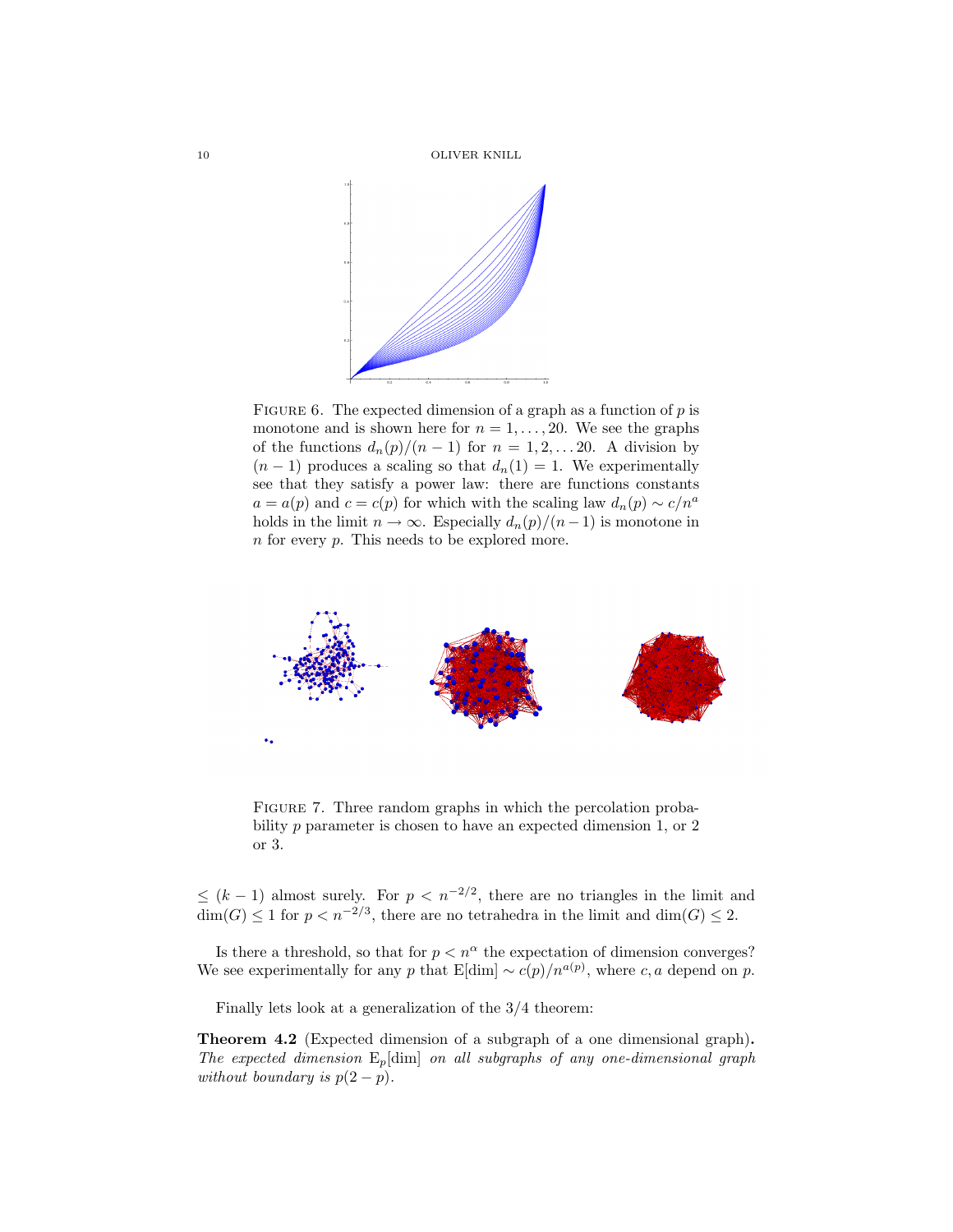

FIGURE 8. The sum  $s_n(k)$  of dimensions of size-k and order-n subgraphs of a complete graph  $K_n$  is an integer too. The sequence  $s_n(k)$  appears to converge to a Gaussian distribution. This is not surprising, when considering the de Moivre-Laplace limit theorem and that dimension is highly correlated with the size of the graph. We see in experiments, that this distribution limit is achieved also for subgraphs of other graphs like circular graphs.

Proof. Proceed by induction. Add an other vertex in the middle of a given edge. The expectation of the dimension of the remaining points does not change. The expectation of the dimension of the new point is  $1 \cdot p^2 + 2p(1-p) + 0(1-p)^2 = p(2-p)$ because the dimension of the point is one if both one of the two adjacent edges are present and 0 if none is present.

**Remark.** More interesting is to introduce the variable  $q = p - 1$  and write the expectation as a sum

$$
\sum_{k=0}^n a_{k,n} \binom{n}{k} q^{n-k} p^k ,
$$

where  $a_{k,n}$  is the expectation of the dimension on the probability space  $G(p)$  of all graphs  $(V, E_k)$ , where  $E_k$  runs over all subsets of the vertices of the host graph  $G$ . For example, for the host graph  $C_8$  we have

$$
E[\text{dim}] = 2q^7p + 13q^6p^2 + 36q^5p^3 + 55q^3p^4 + 50q^3p^5 + 27q^2p^6 + 8q^1p^7 + p^8 = p(2-p)
$$

from which we can deduce for example that 27/28 is the expected dimension if two links are missing in a circular graph  $C_8$  or  $13/28$  if two links are present and that 2/8 is the expected dimension if only one link is present. The polynomial has the form

$$
2pq^{n-1} + (2n-3)q^{n-2}p^2 + n^2q^{n-3}p^3 + \cdots + nqp^{n-1} + p^n.
$$

## 5. The Euler Characteristic of a random graph

Besides the degree average deg and dimension dim, an other natural random variable on the probability space  $G(n, p)$  is the Euler characteristic  $\chi$  defined in Equation (2).

For  $p = 1/2$ , we sum up the Euler characteristics over all order n sub graphs of the complete graph of order  $n$  and then average. The list of sums starts with

$$
1, 3, 13, 95, 1201, 25279, \dots
$$

leading to expected Euler characteristic values

1, 1.5, 1.625, 1.48438, 1.17285, 0.771454, 0.34842, −0.0399132 .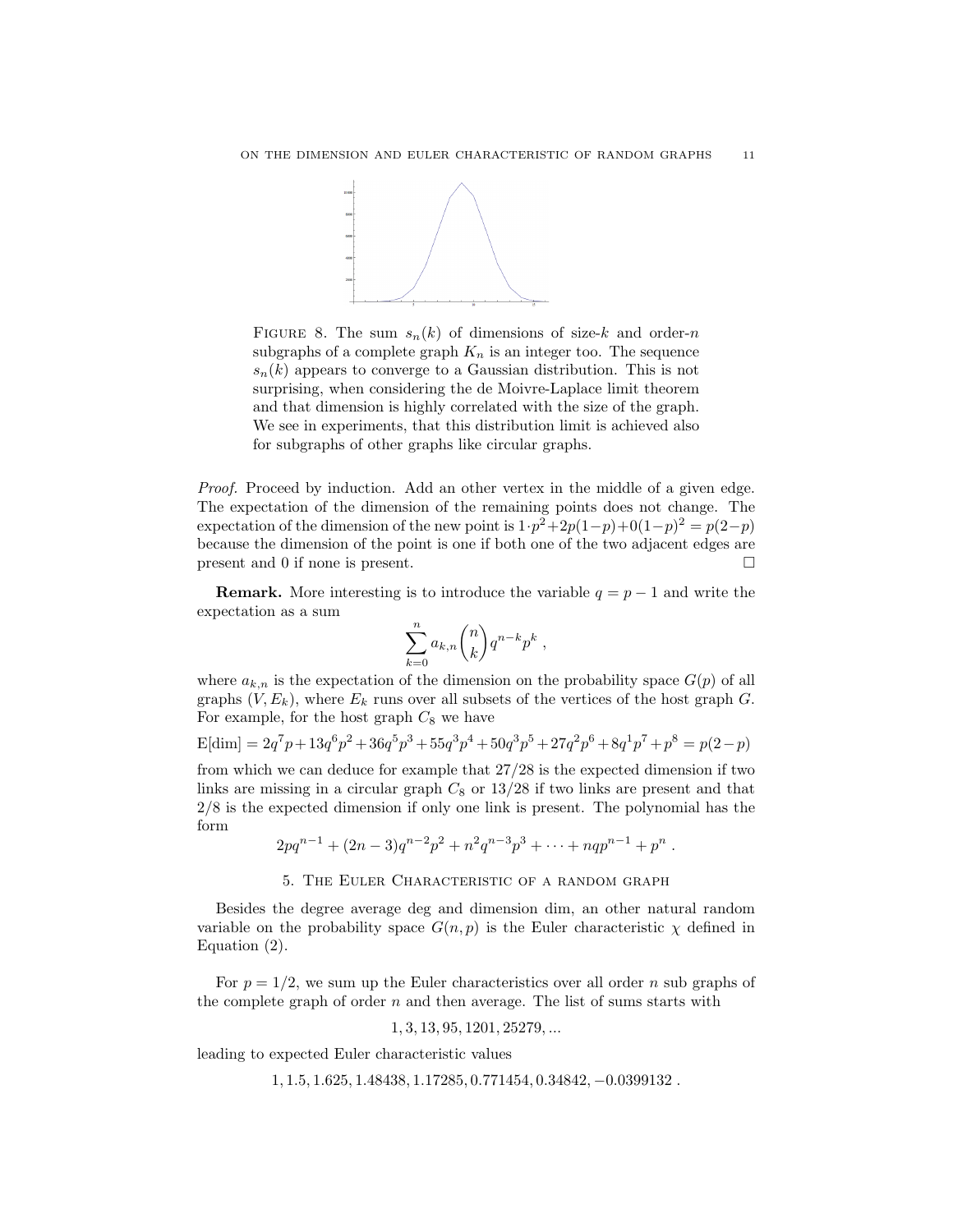

FIGURE 9. The total number of triangles  $K_3$  in all subgraphs of  $K_n$  is  $2^{\binom{n}{2}}{\binom{n}{3}}$ /8. To the left, we see all the  $2^6 = 64$  subgraphs of  $K_4$ . There are 32 triangles in total so that  $E[v_3] = 1/2$ . To the right we see the statistics of the Euler characteristic on the probability space  $G(7, 1/2)$ . This is the last row of Table 1. The most frequent case is  $\chi = 1$  followed by  $\chi = 0$ .

Already for  $n = 5$ , there are some subgraphs with negative Euler characteristics. For  $n = 8$ , the expectation of  $\chi$  has become negative for the first time. It will do so again and again. These first numbers show by no means any trend: the expectation value of  $\chi$  will oscillate indefinitely between negative and positive regimes and grow in amplitude. This follows from the following explicit formula:

Theorem 5.1 (Expectation of Euler characteristic). The expectation value of the Euler characteristic on  $G(n, p)$  is

$$
E_{n,p}[\chi] = \sum_{k=1}^{n} (-1)^{k+1} {n \choose k} p^{{k \choose 2}}.
$$

*Proof.* We only need expectation of the random variable  $v_k$  on  $G(n, p)$ . But this is well known: (see [1]). We have

$$
E[v_k] = \binom{n}{k+1} p^{\binom{k+1}{2}}.
$$

This later formula is proven as follows: if  $S_k$  is the set of all k-cliques  $K_k$  in the graph. Now count the number  $n(s)$  of times that a k-clique s appears. Then  $E[v_k]2^{n \choose 2} = \sum_{s \in S_k} n(s) = {n \choose k} p^k$  because  $n(s)$  is constant on  $S_k$ . We especially have  $E[v_0] = n, E[v_1] = \binom{n}{2} p$  is the expected value of the number of edges. and  $E[v_2] = \binom{n}{3} p^3$  is the expected number of triangles in the graph and  $E[v_3] = \binom{n}{4} p^6$ is the expected number of tetrahedra  $K_4$  in the graph.

### Remarks.

1. The Euler characteristic expectation  $E_{n,p}[\chi]$  as a function of n oscillates between different signs for  $n \to \infty$  because for each fixed k, the function  $n \to {n \choose k}/2^{{n \choose 2}}$  dominates in some range than is taken over by an other part of the sum.

2. We could look at values of  $p_n$  for which the expectation value of the dimension gives  $E_{n,p}$ [dim] = 2 and then look at the limit of the Euler characteristic.

3. The clustering coefficient which is  $3v_2/a_2$  where  $a_2$  are the number of pairs of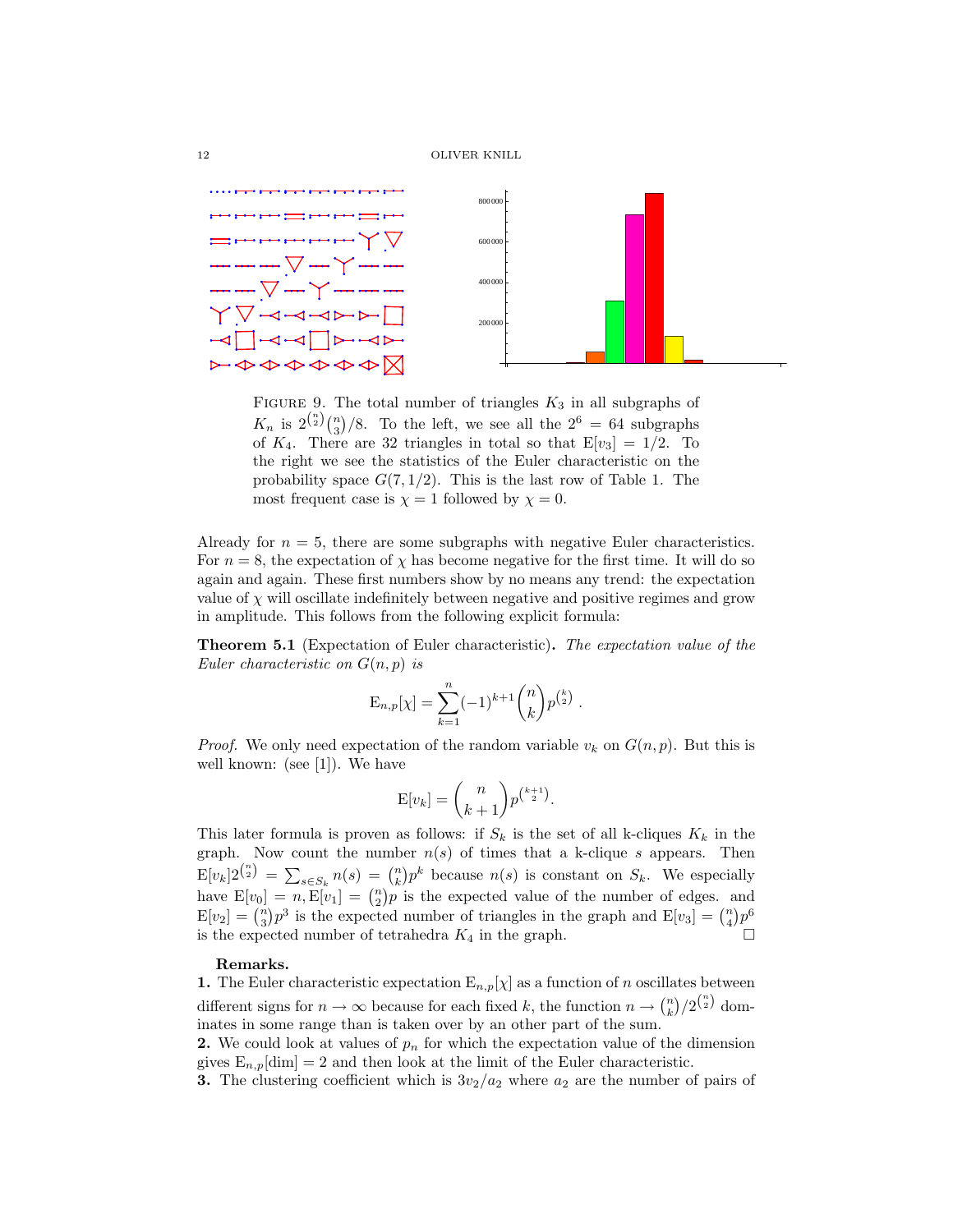| $=$     | $\overline{\phantom{0}}$ | -<br>$-4$ | $^{-3}$ | $-2$  | $-1$   |        |        |        |       |      |     |    |  |
|---------|--------------------------|-----------|---------|-------|--------|--------|--------|--------|-------|------|-----|----|--|
| $n=1$   |                          |           |         |       |        |        |        |        |       |      |     |    |  |
| $n=2$   |                          |           |         |       |        |        |        |        |       |      |     |    |  |
| $n=3$   |                          |           |         |       |        |        |        |        |       |      |     |    |  |
| $n=4$   |                          |           |         |       |        |        | 35     | 19     |       |      |     |    |  |
| $n=5$   |                          |           |         |       | 10     | 162    | 571    | 215    | 55    | 10   |     |    |  |
| $n=6$   |                          |           | 10      | 105   | 1950   | 9315   | 16385  | 4082   | 780   | 125  | 15  |    |  |
| $n = 1$ | 35                       | 420       | 6321    | 54985 | 307475 | 734670 | 839910 | 133693 | 17206 | 2170 | 245 | 21 |  |

TABLE 1. The Euler characteristic statistics of subgraphs of  $K_n$ . We see that  $\chi = 1$  is the most frequent situation in all cases  $n = 1$ to  $n = 7$ .

adjacent edges is a random variable studied already. It would be interesting to see the relation of clustering coefficient with dimension.

**4.** The formula appears close to  $\sum_{k=1}^{n}(-1)^{k} \binom{n}{k} p^{k}$  which simplifies to  $1 - (1 - p)^{n}$ and which is monotone in p. But changing the  $p^k$  to  $p^{n \choose k}$  completely changes the function because it becomes a Taylor series in  $p$  which is sparse. We could take the sequence  $\mathbb{E}_{n,p}[\chi]/\binom{n}{n/2}$  to keep the functions bounded, but this converges to 0 for  $p < 1$ . A natural question is whether for some  $p(n)$ , we can achieve that  $\mathbb{E}_{n,p(n)}[\chi]$  converges to a fixed prescribed Euler characteristic. Since for every n, we have  $E_{n,0}[\chi] = n$  and  $E_{n,0}[\chi] = 1$  and because of continuity with respect to p, we definitely can find such sequences for prescribed  $\chi \geq 1$ .

5. Despite correlation between the random variables  $v_k$  and different expectation values, its not impossible that the distribution of the random variable  $X_n(G)$  =  $(\chi(G) - \mathbb{E}[\chi(G)])/\sigma(\chi(G))$  on  $G(n, p)$  could converge weakly in the limit  $n \to \infty$ if  $\sigma(\chi)$  is the standard deviation. We would like therefore to find moments of  $\chi$ on  $G(n, p)$ . This looks doable since we can compute moments and correlations of the random variables  $v_k$ . The later are dependent: the conditional expectation  $E[v_3 = 1|v_2 = 0]$  for example is zero and so different from  $E[v_3 = 1] \cdot E[v_2 = 0] > 0$ . 6. When measuring correlations and variance, we have no analytic formulas yet and for  $n \geq 8$  we had to look at Monte Carlo experiments. Tests in cases where we have analytic knowledge and can compare the analytic and experimental results indicate that for  $n \leq 15$  and sample size 10'000 the error is less than one percent.

$$
d_1(p) = 1
$$
  
\n
$$
d_2(p) = 2 - p
$$
  
\n
$$
d_3(p) = 3 - 3p + p^3
$$
  
\n
$$
d_4(p) = 4 - 6p + 4p^3 - p^6
$$
  
\n
$$
d_5(p) = 5 - 10p + 10p^3 - 5p^6 + p^{10}
$$

TABLE 2. Polynomials  $d_n(p)$  which give the average Euler characteristic  $E_p[\chi]$  on the probability space  $G(n, p)$ .

## 6. Statistical signatures

For any graph  $G = (V, E)$  called "host graph" we can look at the dimension and Euler characteristic signature functions

$$
f(p) = \mathcal{E}_p[\dim(H)], \qquad g(p) = \mathcal{E}_p[\chi(H)]
$$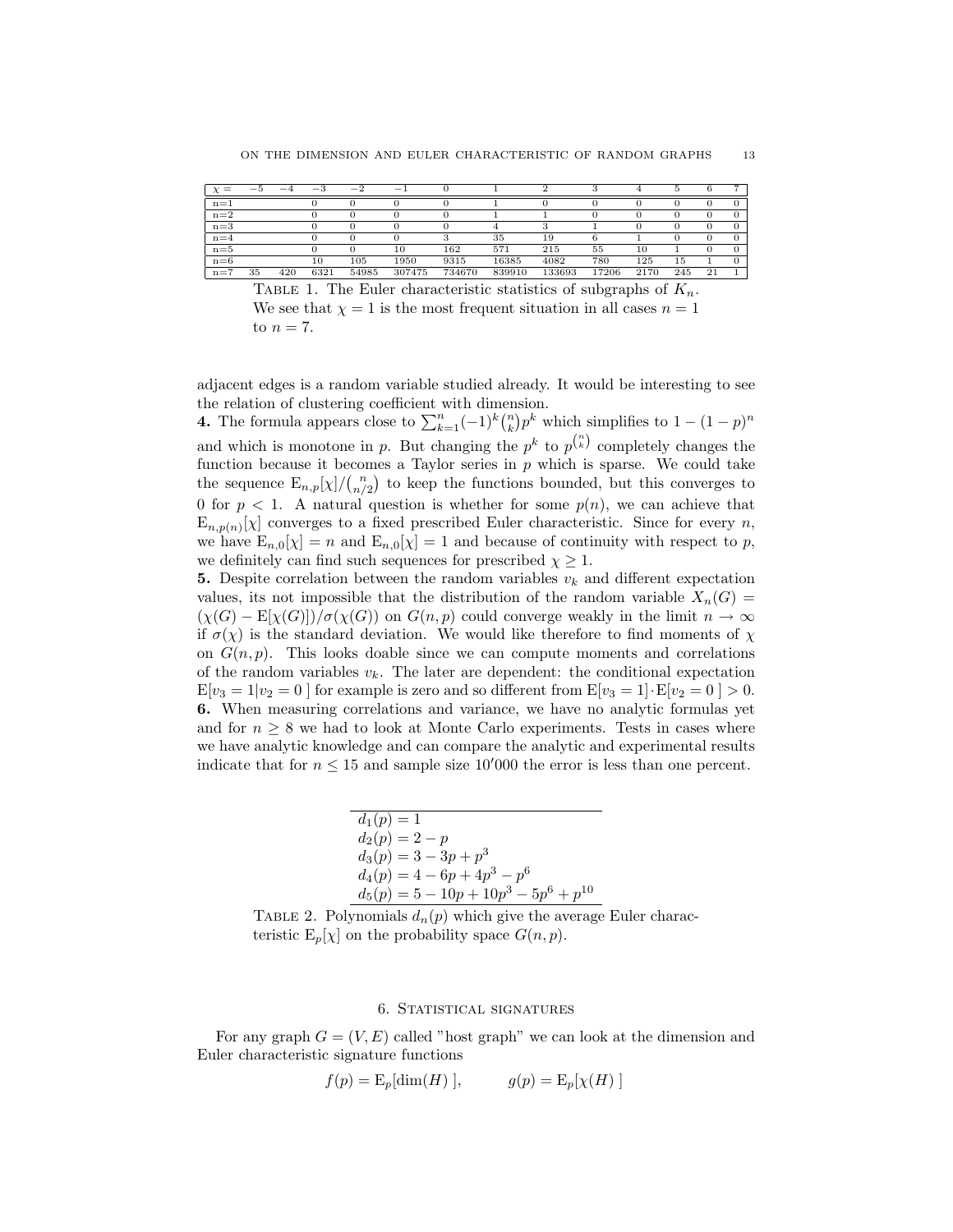

FIGURE 10. The average Euler characteristic as a function of  $n$  oscillates. The intervals, where the behavior is monotone gets larger and larger however, the amplitudes grow too. Also the  $p$  dependence is interesting. The right picture shows the average Euler characteristic as a function of p for a fixed order  $n = 52$ . The function is  $n-1$  at  $p=0$  and 1 at  $p=1$ .

which give the expected dimension and Euler characteristic on the probability space  $G(p)$  of all subgraphs of G if every edge is turned on with probability p. These are polynomials in p. We have explicit recursive formulas in the case of  $K_n$ , in which case the coefficients of  $f$  are integers. We can explore it numerically for others. The signature functions are certainly the same for isomorphic graphs but they do not characterize the graph yet. Two one dimensional graphs which are unions of disjoint cyclic graphs, we can have identical signature functions  $f, g$  if their vertex cardinalities agree. The union  $C_5 \cup C_5$  and  $C_4 \cup C_6$  for example have the same signature functions  $f, g$ .

Since the global signature functions are not enough to characterize a graph, we can also look at the local dimension and Euler characteristic signature functions

$$
h_v(p) = \mathcal{E}_p[1 + \dim(H, S(v)], \qquad k_v(p) = \mathcal{E}_p[K(H, v)]],
$$

where H runs over all subgraphs and v over all vertices. Here  $K(H, v)$  is the curvature of the vertex v in the graph  $H$ . Of course, by definition of dimension and by the Gauss-Bonnet-Chern theorem for graphs, we have

$$
\frac{1}{|V|} \sum_{v \in V} h_v(p) = f(p), \qquad \sum_{v \in V} k_v(p) = g(p) .
$$

Since for one-dimensional graphs without boundary, the curvature is zero everywhere, also these do not form enough invariants for graphs.

We could also look at the dimension and curvature correlation matrices

$$
A(p) = \text{Cov}[h_v(p), h_w(p)], \qquad B(p) = \text{Cov}[k_v(p), k_w(p)]
$$

which are  $n \times n$  matrix-valued functions on [0, 1] if  $|V| = n$  is the cardinality of the vertex set. We have

$$
\frac{1}{|V|}\text{tr}(A(p)) = \text{Var}_p[\text{dim}], \quad \text{tr}(B(p)) = \text{Var}_p[\chi].
$$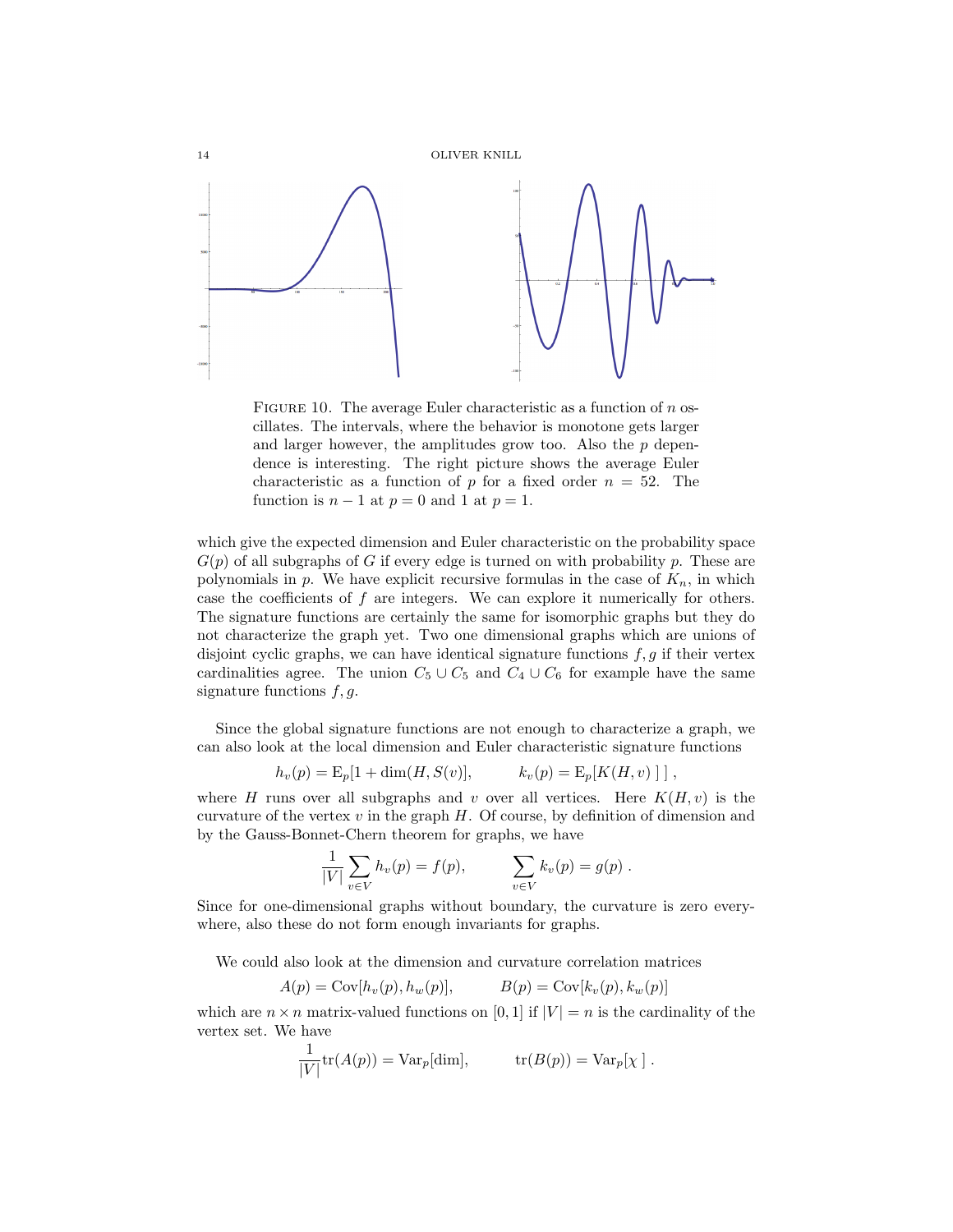

| 91<br>576               | 19<br>576             | 19<br>576             | $\frac{1}{16}$        | $\bf{0}$                | $\overline{0}$        |
|-------------------------|-----------------------|-----------------------|-----------------------|-------------------------|-----------------------|
| 19<br>576               | 91<br>576             | $\frac{19}{2}$<br>576 | $\bf{0}$              | $\frac{1}{16}$          | $\bf{0}$              |
| $19\,$<br>576           | $\frac{19}{2}$<br>576 | $\frac{91}{2}$<br>576 | $\bf{0}$              | $\overline{\mathbf{0}}$ | $\frac{1}{16}$        |
| $\overset{1}{-}$<br>16  | $\bf{0}$              | 0                     | 91<br>576             | $19\,$<br>576           | 19<br>576             |
| 0                       | $\frac{1}{16}$        | 0                     | $\frac{19}{2}$<br>576 | 91<br>576               | $19\,$<br>576         |
| $\overline{\mathbf{0}}$ | 0                     | $\frac{1}{16}$        | $\frac{19}{2}$<br>576 | $\frac{19}{2}$<br>576   | $\frac{91}{2}$<br>576 |

|--|--|--|--|--|

FIGURE 11. The dimension correlation matrix  $A(1/2)$  and the curvature correlation matrix  $B(1/2)$  for the Petersen graph  $G =$  $P(3, 2)$  is shown. Below the dimension correlation matrix, we see the average local dimension. Below the curvature correlation matrix, we see the average curvature. The dimensions and correlations were computed in the probability space  $G(p)$  of all subgraphs of G which have the vertex set of  $G$ . The curvatures and dimensions at vertices which are not connected are uncorrelated.



FIGURE 12. The dimension and Euler characteristic signature functions for the complete graph  $K_5$  are

$$
f(p) = p(p^{9} - p^{8} - p^{7} + 5p^{5} - 3p^{4} - 5p^{3} + 10p^{2} - 6p + 4)
$$
  

$$
g(p) = 5 - 10p + 10p^{3} - 5p^{6} + p^{10}.
$$

The bottom figure shows the case when the host graph is the circular graph  $C_7$ , where

$$
f(p) = p(2 - p), \t\t g(p) = 7(1 - p)
$$

The function  $f$  is the same for every one dimensional graph, and in general  $g(p) = |V|(1 - p)$ .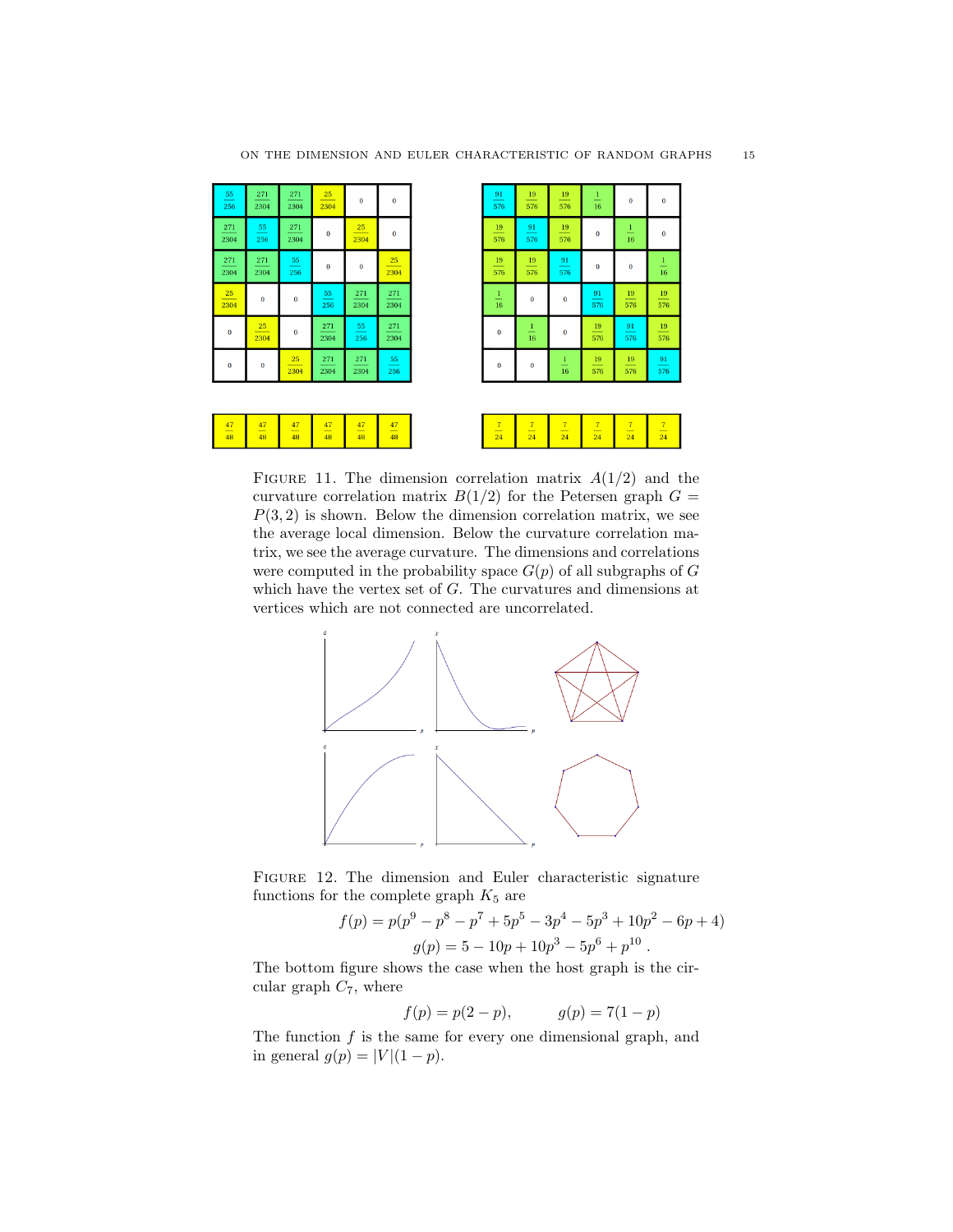

FIGURE 13. The left figure shows the logarithm of the number of vertices having a given curvature on the probability space  ${V \times G(7,1/2)}$ , where  $V = {1, 2, ..., 7}$  is the vertex set on the set  $G(7, 1/2)$  of graphs with 7 vertices. There are 47 different curvature values attained between  $-2$  and 1. The right figure shows the pairs  $(\dim(G), \chi(G))$ , where G runs over all  $2^{r \choose 2}$  graphs of 7 vertices. The Euler characteristic takes values between −5 and 7, the dimension of the graph takes values between 0 and 6.

#### Remarks.

1. In the computation to Figure 13 we observed empirically that most nodes are flat: 2784810 of the  $7 \cdot 2^{7 \choose 2}$  vertices have zero curvature. Graphs are flat for example if they are cyclic and one dimensional, which happens in  $6! = 720$  cases. The minimal curvature  $-2$  is attained 7 times for star trees with central degree 6. 2. Extreme cases of in the "dimension-Euler characteristic plane" are the complete graph with  $(\dim, \chi) = (6, 1)$ , the discrete graph with  $(\dim, \chi) = (0, 7)$  as well as the case  $(\dim, \chi) = (1, -5)$  with minimal Euler characteristic. An example is a graph with 12 edges, 7 vertices and no triangles obtained by taking an octahedron, remove all 4 vertices in the xy-plane then connect these 4 vertices with a newly added central point.



TABLE 3. The correlations of dim and  $\chi$  for until  $n = 7$  for  $p = 1/2$ . These are exact rational numbers because dimension is a rational number and Euler characteristic is an integer. The correlation has become positive the first time at  $n = 7$ . For n larger than 7 we only numerically computed it with Monte Carlo runs in Figure 14.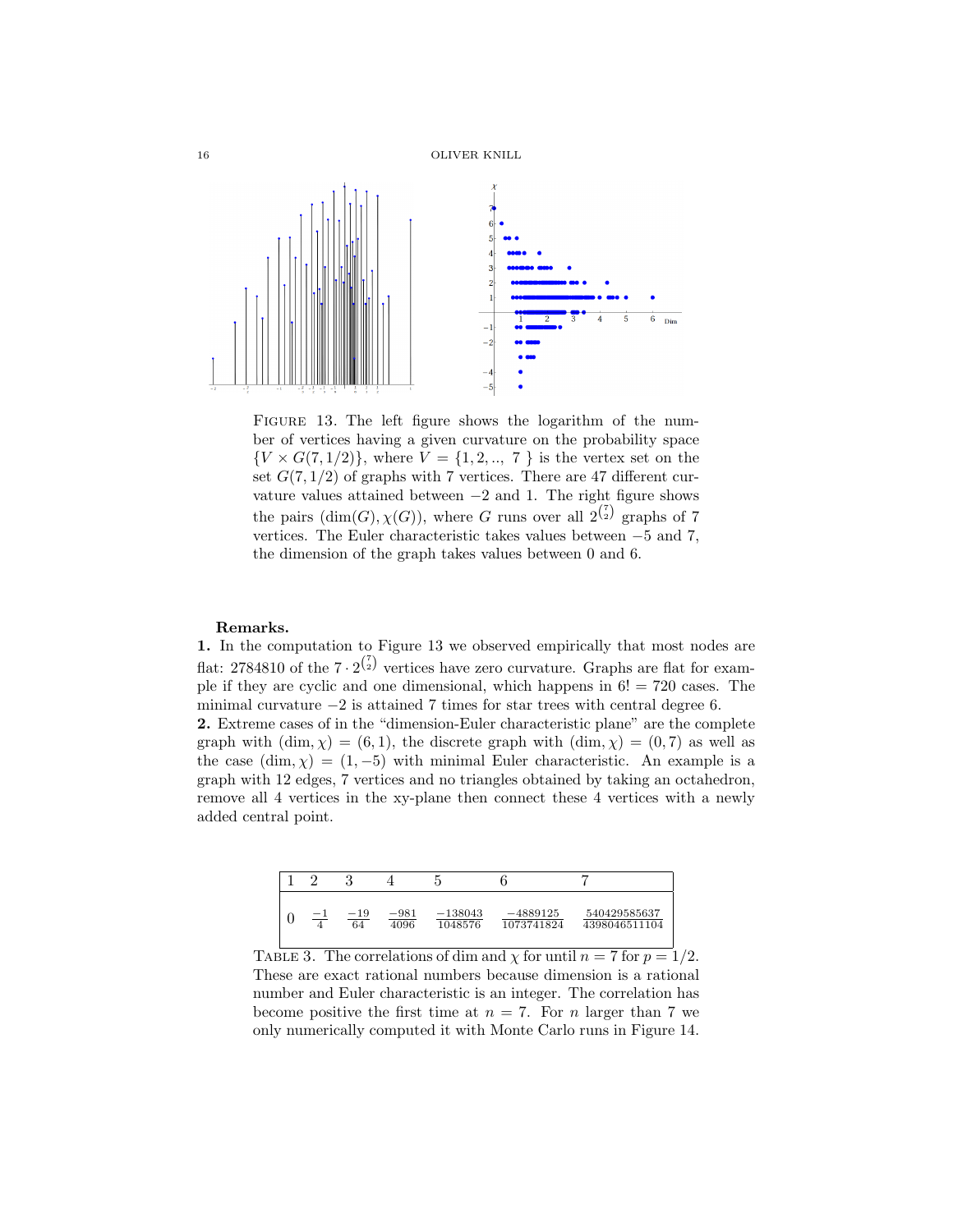

FIGURE 14. The left figure shows the expectation of the random variables dim and  $\chi$  on  $G(n, 1/2)$  as well as Cov[dim,  $\chi$ ] for  $n = 1, \ldots, 14$ . The right figure shows the variance Var[dim], Var[ $\chi$ ] as well as  $Cov$ [dim,  $\chi$ ] on  $G(n, 1/2)$  again for  $n = 1, \ldots, 14$ . While the variance of the Euler characteristic grows rather rapidly on that interval, the variance of dimension decreases on that interval. For  $n = 20$ , we measure it to be about 0.1. We can explore experimentally however only a very small part of the probability space  $G(20, 1/2)$  consisting of  $2^{20 \choose 2} \sim 1.5 \cdot 10^{53}$  graphs.

|  |  |  |  |  |  | $\begin{array}{ c ccccccccccc }\n\hline\nn & 1 & 2 & 3 & 4 & 5 & 6 & 7 & 8 & 9 & 10 & 11 & 12\n\end{array}$ |
|--|--|--|--|--|--|-------------------------------------------------------------------------------------------------------------|
|  |  |  |  |  |  |                                                                                                             |
|  |  |  |  |  |  |                                                                                                             |

Table 4. The maximal and minimal curvature which can occur at points of graphs with *n* vertices. This was settled for  $n = 1, \ldots, 7$ by checking over all graphs. The minimal curvatures are obtained at star shaped trees, where curvature satisfies  $K(v) = 1-\deg(v)/2$ . For larger  $n$ , we ran Monte Carlo experiments over  $10'000$  random graphs.

Having looked at the random variables dim and  $\chi$  on  $G(n, p)$  it might be of interest to study the covariance

$$
Cov[dim, \chi] = E[dim \cdot \chi] - E[dim] \cdot E[\chi]
$$

between them. The extremal cases of size  $0$ , order  $n$  graphs of Euler characteristic  $n$  and dimension 0 or complete graphs with Euler characteristic 1 and dimension  $n-1$  suggest some anti-correlation between dim and  $\chi$ ; but there is no reason, why there should be any correlation trend between dimension and Euler characteristic in the limit  $n \to \infty$ . Like Euler characteristic, it could oscillate.

While we have a feel for dimension of a large network as a measure of recursive "connectivity degree", Euler characteristic does not have interpretations except in geometric situations with definite constant dimensions. For example, for a two dimensional network, it measures the number of components minus the number